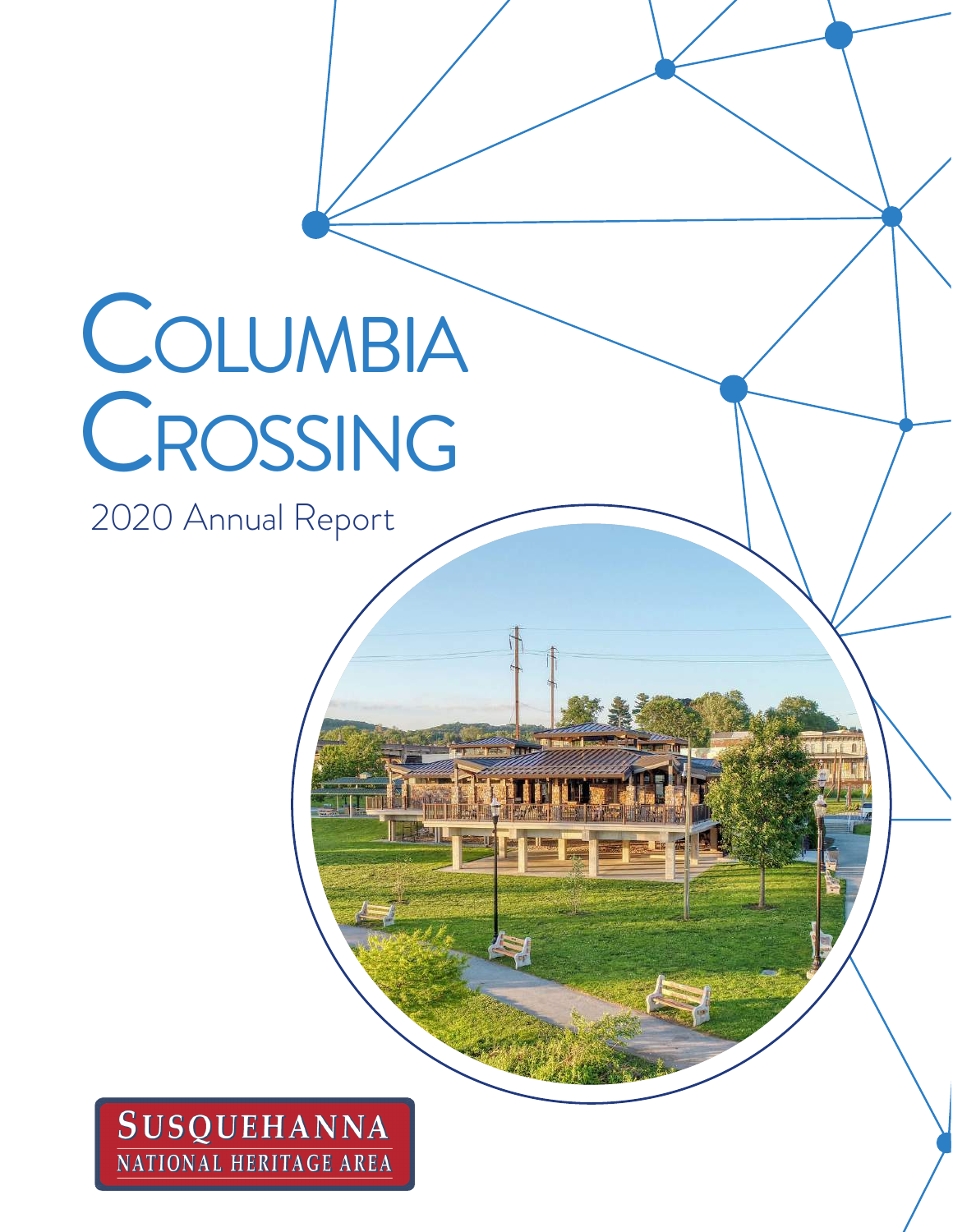Susquehanna National Heritage Area (SNHA) took the initiative to seek out funding from the Federal Paycheck Protection Program related to the CARES act. That funding covered eight weeks of staff costs between May and June of 2020.

SNHA applied for Lancaster Recovery Grants awarded by the County Commissioners office. Phase I funding covered costs of retrofitting equipment and the purchase of cleaning supplies. It also paid for an outdoor kiosk to guide trail users while the building was closed. SNHA was able to apply for Lancaster Recovery Grant Phase III funding as well because Columbia Crossing had significant earned income loss compared to 2019. As a result, SNHA was awarded the maximum allowed amount of \$10,000 to offset the loss in facility rental and program income. That check was received in early January 2021.

working to support our river town community by connecting visitors to businesses in our downtown

 $\blacktriangledown$ 

 $\bigotimes$ 

 $\blacktriangledown$ 

 $\blacktriangledown$ 

## **2020-2021 SUSQUEHANNA NHA COLUMBIA CROSSING BUDGET**

There was an 85% decrease in earned income from rentals and programs. 22 weddings and private events were canceled as a result of the pandemic. All student field trips, as well as summer programming and fall lectures were canceled.

> 2021 funding from the National Park Service (NPS) is a grant awarded to SNHA that supports 50% of the Program Coordinator position salary. To fulfill the grant, the Program Coordinator will coordinate and implement an expansion of on-water public paddle experiences, including beginner community paddle sessions and kayak tours aligned with NPS themes and stories.

Columbia Crossing, like all visitor service and event-based businesses, was hit hard by the pandemic. Closing the facility and canceling public and private events was a difficult but necessary decision to protect the public health of our community. Susquehanna NHA sought out recovery funds, focused on regional planning efforts, continued heritage storytelling, and launched new community outreach initiatives.

When the initial mitigation shut-down orders came, SNHA was in the process of hiring for the Program Coordinator position at Columbia Crossing. First interviews had occurred but the process was put on hold for the rest of the year, which significantly decreased staff expenses.

# **COVID-19 IMPACT**

sharing our river's amazing stories to highlight our area's unique place in national history



collaborating with local, state, and national partners to make our whole region a better place to live and visit



### PARTNERSHIPS

According to the trail counter in East Donegal Township, there were over 175,000 trips on the NW River Trail this year. The battery on the counter was dead for the months of April, May and June so there was likely many more trips that were not collected.

Staff welcomed 10,972 visitors into the center this year, even though Columbia Crossing was closed 103 visitor days due to COVID-19 mitigation regulations.

## **SHIFT IN FOCUS**

## **COMMUNITY**

### **DIRECT IMPACTS**

## **BUDGET NOTES**

| 2020<br><b>Budget</b> | 2020<br>Actual | 2021<br>Budget |
|-----------------------|----------------|----------------|
| \$175,863             | \$182,588      | \$188,263      |
| 114,863               | 114,863        | 114,863        |
| 10,000                | 10,000         | 19,900         |
| 15,000                | 23,193         | 25,000         |
| 12,000                | 7,331          | 10,000         |
| 4,000                 | 2,957          | 3,500          |
| 20,000                | 7,972          | 15,000         |
|                       | 16,272         |                |
|                       |                |                |
|                       |                |                |
| \$179,738             | \$133,122      | \$186,660      |
| 136,816               | 97,553         | 145,418        |
| 11,200                | 12,421         | 9,000          |
| 1,700                 | 842            | 1,500          |
| 1,500                 | 416            | 1,500          |
| 12,000                | 10,054         | 12,000         |
| 16,522                | 11,836         | 17,242         |
| (3, 875)              | 49,466         | 1,603          |
| 82,452                | 82,454         | 130,179        |
| 2,000                 | 1,741          | 3,000          |

#### REVENUES

#### **Columbia Crossing Operations & Programs**

Columbia Borough

National Park Service

County of Lancaster

Program/Exhibit Income

Sales - Merchandise

Facility Rentals

SBA/M&T PPP Loan Program

#### EXPENSES

**Columbia Crossing Expenses** 

Salaries & Benefits

Program Interpretative Supplies/Services

Merchandise Purchases

Travel & Training

Custodial & Other Facility Services

SHC Admin. Support

Operating Net

Prior Year Reserve Carry-Over

Capital Expenses

Operating Reserves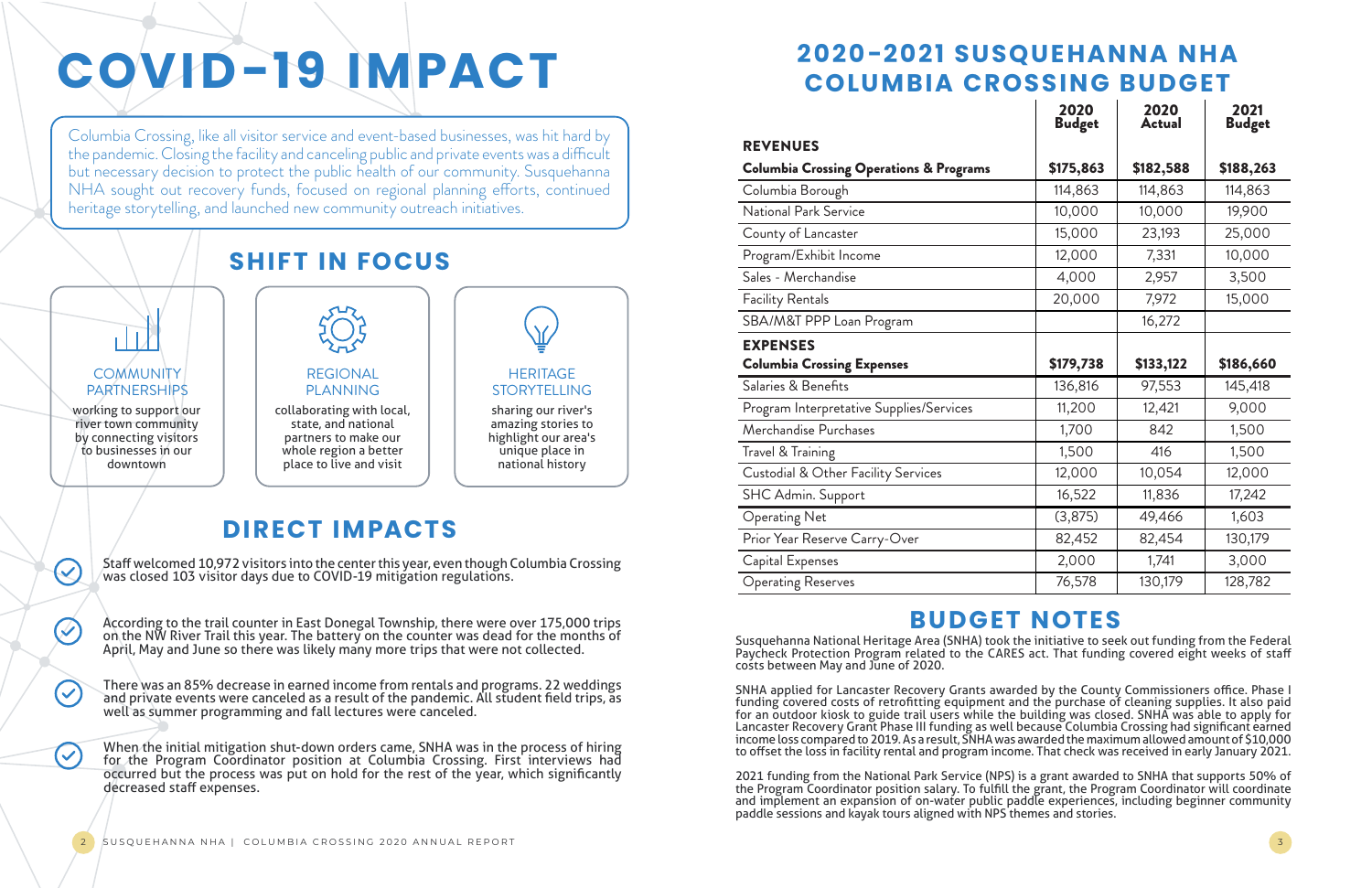Five-hundred reusable water bottles were provided to the Columbia Borough School District and distributed to students. Columbia Borough School District started its Back-to-School Supply Drive asking for things they never needed before including reusable water bottles. Columbia Borough School District had retrofitted all the water fountains to be water filling stations. Removing the fountains reduced the chance of spreading COVID-19 and also instilled a healthy and environmentally conscious habit in Columbia's youth.

Columbia Crossing Director, Hope Byers, immediately reached out to SNHA's long-time partner Lancaster County Solid Waste Authority

(LCSWMA) about the project – knowing they would find this unique challenge intriguing. LCSWMA has committed to enhancing the recreational opportunities and quality of life in areas where its facilities are located. LCSWMA has made a proactive commitment to the river and its assets for over a decade. Together, they chose a 100% Post-Consumer Recycled Plastic Bottle, which helps support the entire recycling lifecycle. The chosen bottles were also made in the United States and come with a sip n' pour lid and an easy carry handle. The partners desired the messaging to reflect how the Susquehanna River brings a wonderful synergy to our community. The bottle design uses a word-cluster of blue words flowing by green shoreline. All the blue words highlight the river's assets and opportunities including trail, bridge, paddle, preserve, overlook, history, and explore. The green shoreline are ways in which LCSWMA (and all of us) can protect and care for the Susquehanna and its surrounding landscapes, including recycling, conservation, stewardship, reuse, sustainability, and collaboration. Additional bottles are available for purchase from Susquehanna NHA at Columbia Crossing River Trails Center.



#### Columbia Borough School District Reusable Water Bottles

Susquehanna NHA takes every opportunity to support local organizations and businesses. Projects that support local youth education, economic development, and visitor readiness are our primary goals. Partnerships with the school district, merchants associations, other non-profit organizations support our Columbia residents and business owners.



#### How does a recreation and interpretative center support community growth?

## **COMMUNITY PARTNERSHIPS**

Columbia Crossing Director, Hope Byers, participates in a variety of project-specific and ongoing committees to ensure Columbia is represented and considered in long-term regional projects. Susquehanna NHA believes it is important to build up Columbia Crossing as a regional hub for recreation and storytelling.





A crew of four amazing young adults from the Pennsylvania Outdoor Corps worked tirelessly in mid-October at Columbia River Park. In 2019, a park master plan project created designs for the 11-acre expansion area. The plan will take long-term planning and heavy construction. Susquehanna NHA and Columbia River Park Advisory Committee sought inexpensive ways to provide more immediate access so they partnered with Pennsylvania Outdoor Corps. At Columbia River Park, the crew worked to clear invasive species, extend the loop trail to the river, repair a split-rail fence, and lay a trail surface.

The cost of this project was entirely funded by private donations. On

behalf of Susquehanna NHA and Columbia River Park Advisory Committee we sincerely thank the Columbia Park Rangers, Mountz & Kreiser, Columbia's Foresters of America, and all those that donated online to this project. This would not have been possible without the generosity of each donor.



#### Columbia River Park Loop Trail

Susquehanna NHA in partnership with Borough of Columbia's Parks and Recreation Committee launched a 2020 Columbia Summer Bucket List. In a time when everyone was struggling to keep busy and find new fun during the global pandemic, the Columbia Summer Bucket List encouraged residents and visitors to keep exploring all the great parts of our town. Over 35 activities and nearly 50 Columbia organizations, businesses, and landmarks were featured in the list. Digital and paper copies were made available. The document was downloaded over 600 times and hundreds of paper copies were distributed at Columbia Crossing. We anticipate creating another bucket list in 2021 and partnering with the Merchants Association of Columbia in addition to the Parks and Recreation Committee.

#### Columbia Bucket List

Susquehanna Riverlands Conservation Landscape: This ongoing partnership seeks to collaborate on land protection and recreation enhancements to the region. Hope Byers participates annually in the grant program providing \$50,000 in local project funding.



Enola Low Grade - NW River Trail Connection: SNHA participated in a feasibility study to determine the best trail corridor between Columbia and the Turkey Hill Trail access. We will continue to advocate for this connection to be completed.



Veterans Memorial Bridge Rehabilitation Project 2023-2026: This project is slated to affect Columbia River Park, and the NW River Trail. SNHA has advocated for maintaining the significant architectural features and adding pedestrian and bicycle amenities.

**A**

## **REGIONAL PLANNING**

Northwest River Trail Advisory Committee: SNHA supports this group of municipal leaders on trail management and development issues. The trail was recently completed in October and is now 14 miles.



Discover Lancaster Board Advisory Committee: Supporting our county's destination marketing organization and advocating for long-term tourism planning that includes river towns, recreation, and heritage tourism initiatives.

**D**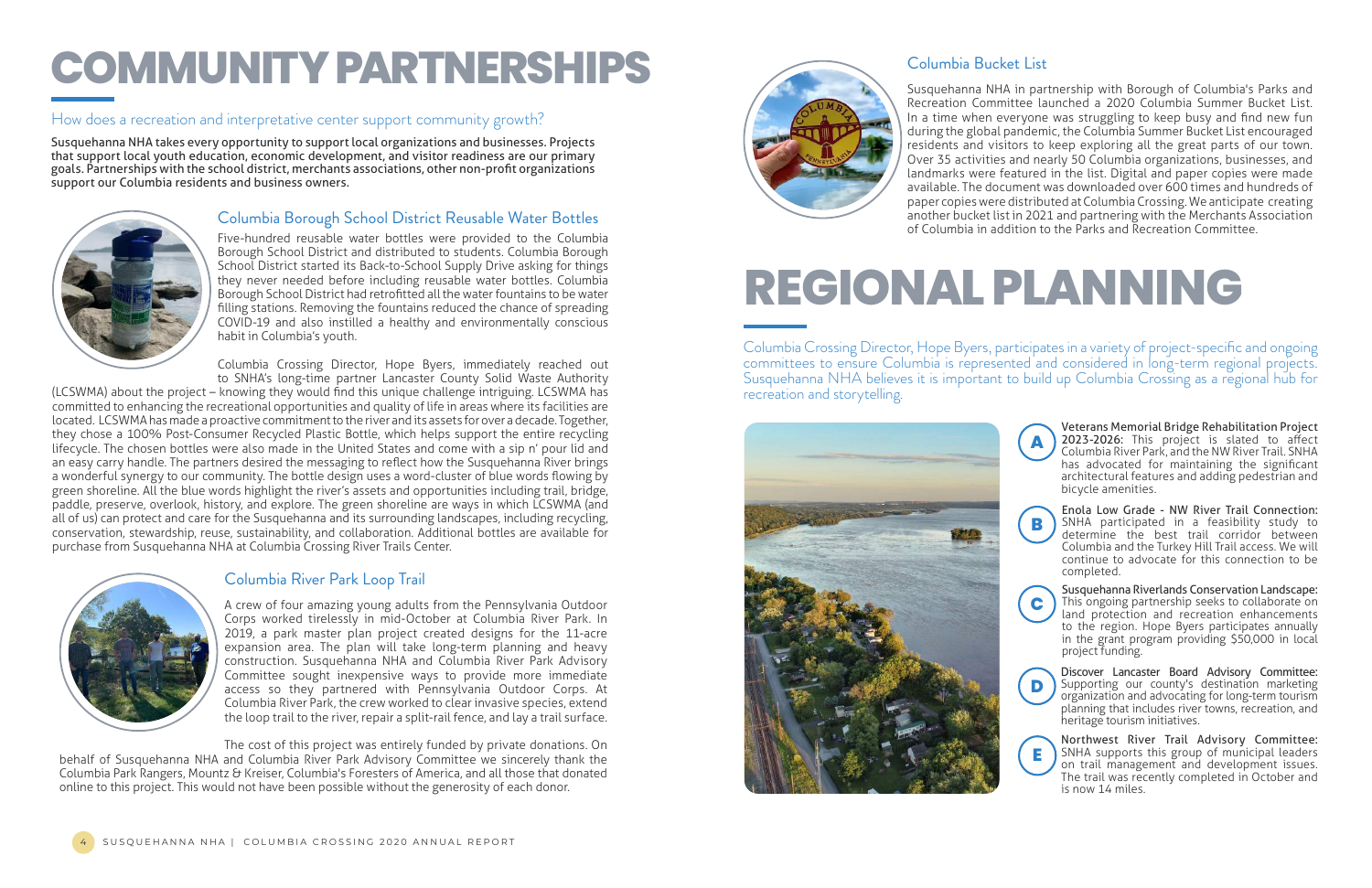Crossing River Trails Center through August 2021. A series of outdoor, social-distanced lectures are being planned for the spring/summer 2021 to more deeply explore the history surrounding these traditions.



The Marian

Creating self-guided exhibits at the Columbia Crossing River Trails Center has served as an essential way to tell the river's stories. In 2020, two art exhibits were rescheduled and extended to be accessible to visitors. During mandatory closures, the art was showcased on our social media platforms.

A Look Back at Hunting, Fishing & Trapping on the Susquehanna River will be on display at Columbia and fur-bearing mammals.

In October, after months of planning and design, a new exhibit was installed. *A Look Back at Hunting Fishing & Trapping on the Susquehanna* was created in partnership with local historian Lynn Smoker. The exhibit provides a glimpse into the techniques and tools for capturing wildlife on the Lower Susquehanna River. Smoker has spent years enjoying the river as an avid hunter and fisherman and is a devoted collector of Susquehanna river artifacts. Visitors to this brand-new exhibit will see original and unique tools and artifacts related to hunting, fishing, and trapping, including a locally built duck boat from 1927, along with an array of mounted waterfowl, fish,

Susquehanna NHA harnesses the unique stories and opportunities our region provides to attract more visitors and educate the next generation of river stewards.

## **STORYTELLING** HERITAGE & RECREATION

SNHA manages the Susquehanna Riverlands website as a resource for heritage and ecotourism. Six blogs were created to highlight great places to visit. Our mission was to connect people to new recreation sites in order to decrease use at sites that were overwhelmed.

#### Riverlands Recreation Blogs

SNHA created an online heritage blog at the beginning of pandemic to share the stories we would normally share via tours, lectures, and exhibits. Since its debut, nine different blogs have showcased topics of our region including the Conejohela Flats, Susanna Wright, Anthracite Iron Furnace history, and unique geological features. These blogs have been viewed over 4,000 times.

#### River Roots Heritage Blog

Mobile-friendly maps were created through the GoogleMaps platform. The NW River Trail Heritage Map features 37 natural and cultural heritage stops along the trail. The map also shares information for the trail access locations and amenities. There have been over 7,500 map views since it was launched. A second interactive map was created in October that features haunted heritage tales, which has been viewed over 2,600 times.

### Digital Heritage Maps

The global pandemic canceled our annual student field trips and heritage lecture series. Susquehanna NHA found unique ways to allow our community to explore heritage on their own through digital initiatives.

### DIGITAL INITIATIVES